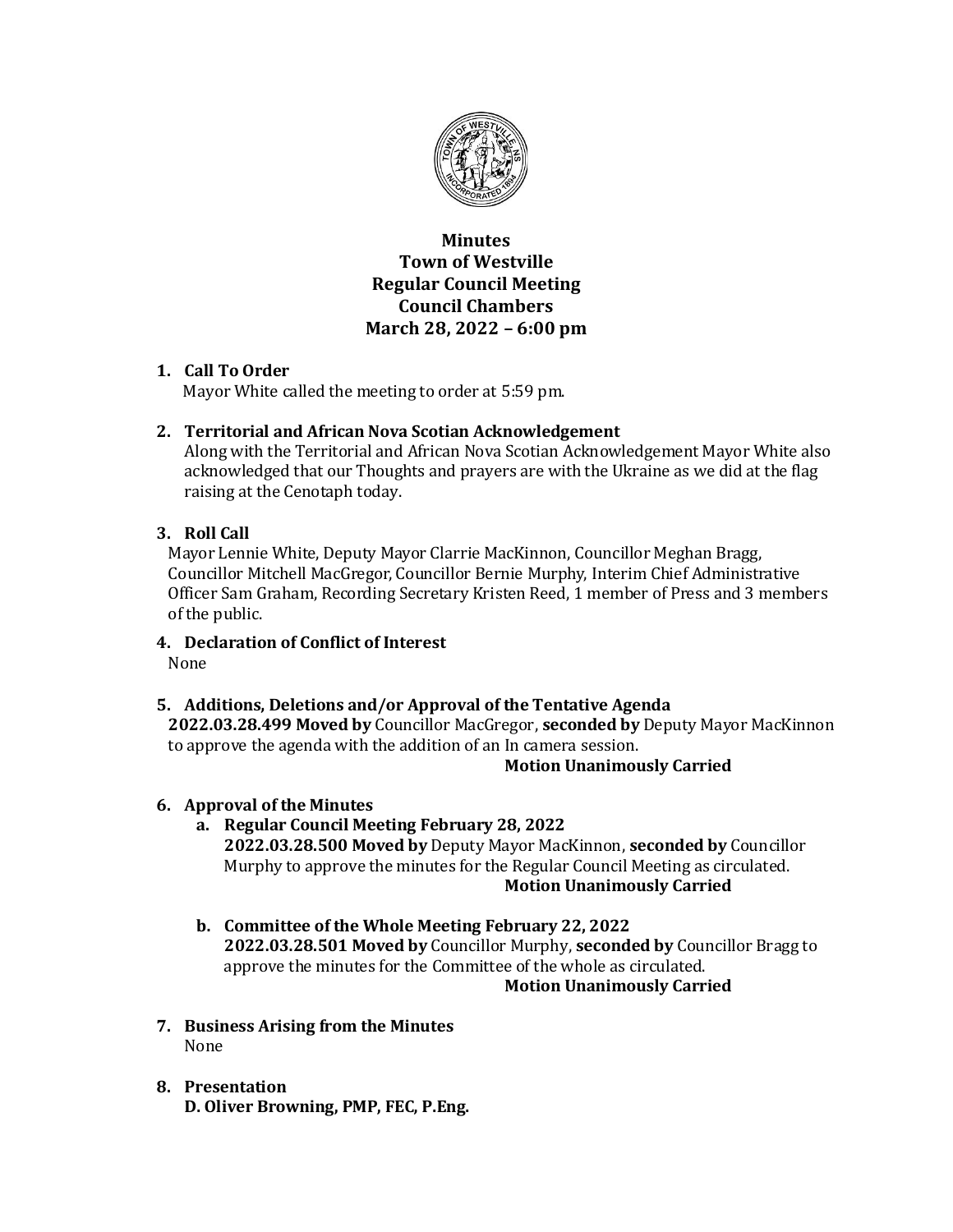Mr. Browning thanked the Mayor and Council for their time. This report on Sidewalks and curbs is the second of three Infrastructure reports. The objectives of it is to assess current level of service and condition of the sidewalks and curbs, as well as the probability of failure and the prioritization for repairs.

The existing Infrastructure is 20km of concrete and asphalt sidewalks with a \$4,792,600 replacement value and 26km of concrete curbs and gutters with a \$5,073,731 replacement value.

Our service delivery goals are to comply with all legislative requirements, strive to provide capacity, quality, and reliability expected by Council and residents, and strive to ensure safety of services and infrastructure. It is also to consider sustainability and long-term benefits to future generations.

At present, the Town's municipal sidewalk network possesses limited accessibility in numerous areas for servicing the Town's pedestrian needs due to its current physical condition. The level of service is below current levels of service of most other towns throughout the province. Similarly, the Town's curb network also appears to be below current levels of service of most other towns throughout the province, but not to the same extent as the Town's sidewalk network.

Specific physical condition assessment criteria were used to evaluate the sidewalks and curbs and gutters. These were then used to rate the area on a scale of 1-5 with 1 being very good and 5 being very poor. Each level was assigned a colour reflective on the maps.

For the sidewalks, very poor areas include South Main, opposite to what we just repaired, Church St, Cowan, Union and Office Street. Concrete sidewalks are the better areas as they remain in good condition longer. For the Curbs and gutters Church St is the lower rating.

The sidewalks have a weighted average of 4.1 which is poor, and the curbs and gutters are 3 which is fair. The Consequence of Failure ratings were determined based on an assessment of risk associated with failure of sections of sidewalks and curbs within the Town. This is primarily economic with the cost to replace. Sidewalks and curbs on arterial roads would be catastrophic, on collector roads would be major and on local roads would be significant. This was similar to the roads.

The priority ranking of each section of sidewalk and curb within the Town was determined with use of a weighted scoring system based on physical condition assessment, road classification, and population density, where information was available. The weighted scores of each of these three factors are as follows Physical condition 20 points, road classification 10 points and population density 5 points. The total scores of each section of sidewalk and curb evaluated out of a total score of 35 points were then factored to a total score out of 25 points. This is consistent with the other asset evaluations. Rankings of 1-7 require no action, 8-10 are long term, 11- 14 are medium term, 15 – 19 are action will be required in the short term and 20 – 25 are high priority. The sidewalks which need immediate action are a cost of \$2,260,675 and action within 5 years are estimated at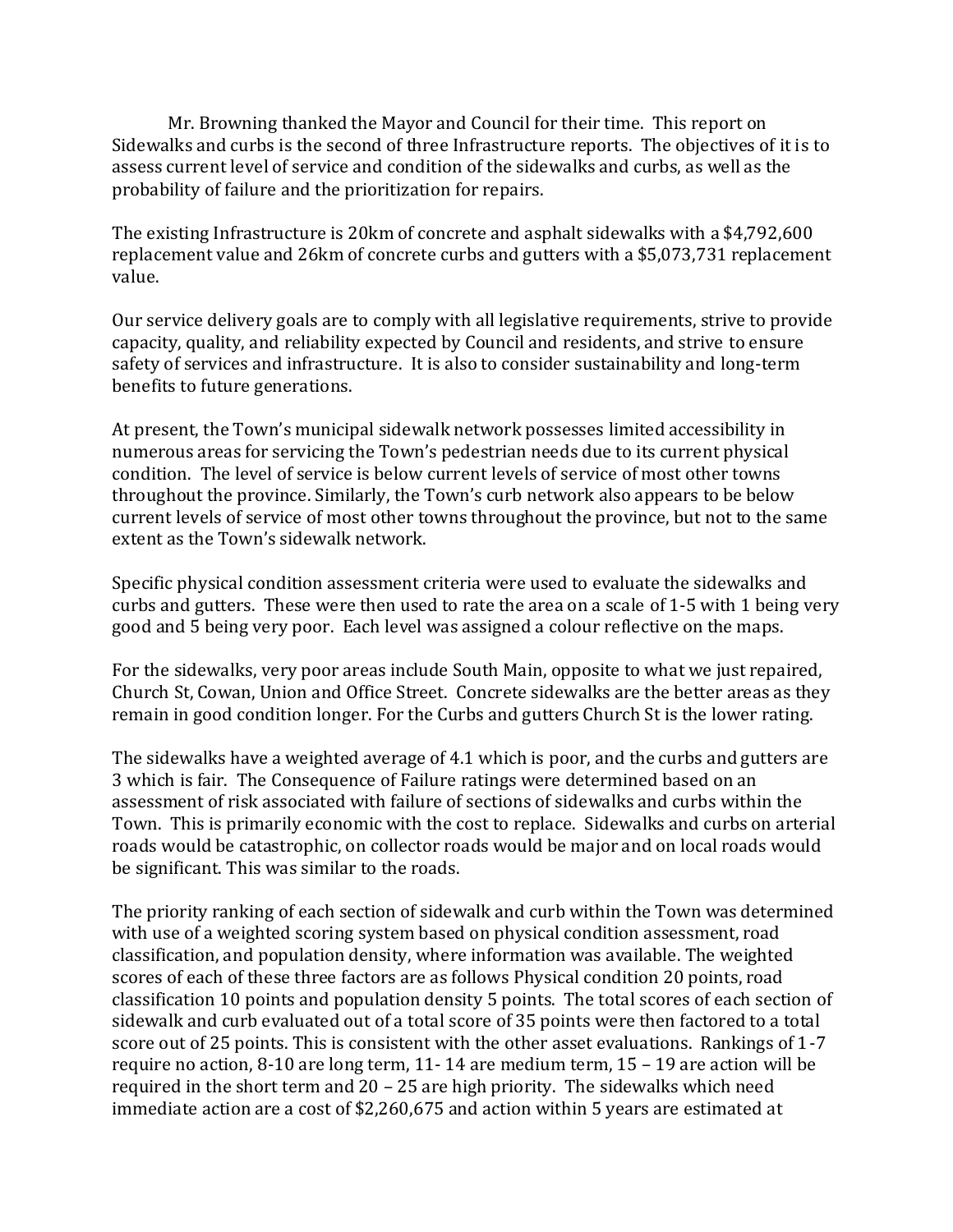\$1,259,763 and medium term cost of \$813,750. The curbs with immediate action required are \$388,856 and short term \$2,624,150. The medium term work is \$1,767,775.

The Conclusions are that the Town's municipal sidewalk network possesses limited accessibility in numerous areas within the Town for servicing the Town's pedestrian needs due to it's current Physical condition. The Level of Service appears to be below the current levels of most other towns throughout the province. Similarly, the Town's curb network also appears to be below current levels of most other towns throughout the Province but not to the same extent as the Town's sidewalk network. The Physical condition weighted average of all sections of sidewalk overall within the Town's municipal sidewalk and curb network is 4.1 (Poor). The Physical condition weighted average of all sections of curbs and gutters overall within the Town's network is 3.0 (fair). The majority of the sidewalk sections within the Town's municipal sidewalk and curb network's Priority ranking based on the evaluation criteria and methodology for this study was found to be "Immediate" to "Short Term". The majority of the curb and gutter sections within the Town's municipal sidewalk and curb network's priority ranking based on the evaluation criteria and methodology for this study was found to be "Short Term" to "Medium Term".

The Recommendations are to continue to develop and implement Asset Management Best Practices to ensure that the Town's municipal sidewalk and curb networks are maintained adequately and that annual reserves for future maintenance/replacement are planned to be budgeted for at levels that are at least that of the opinion of possible costs presented herein so that the municipal Levels of Service are sustainable for its residence. Continue to investigate, and subsequently implement strategies for new revenue streams to assist with accelerating capital reserve replenishment. Continue to investigate funding programs at the provincial and federal levels to assist in the capital expense of required replacement work. As part of the sidewalk and curb replacement planning, and to promote fairness and transparency in the planning process, should budgets restrict the number of sections of sidewalk and curb to replace, refer to the "Sidewalk Replacement Priority Rating" and "Curb replacement priority rating" values within the 2021 Sidewalks & Curbs Prioritizations calculations found in Appendix F in conjunction with the risk/priority heat maps in Appendix G herein as part of the decision making- process. As part of the selection process for curb and gutter replacement, consideration should be given to the state of underlying infrastructure due to the ongoing inflow/infiltration issues experience with he existing sanitary sewer system as well as frequency of water service repairs experienced in recent years. Associated sections of sanitary sewer and storm sewer underlying sections of curb and gutter considered for replacement should be video inspected to confirm condition and, if any, storm water separation and/or repair that may be necessary so as to avoid having to prematurely remove and reinstate new asphalt surfaces. State of Infrastructure Reports completed on all other linear infrastructure should also be reviewed. Develop a two year sidewalk replacement plan for "Immediate" Priority Ranking sections of sidewalk within the Town. A cost-benefit analysis comparing replacement of existing asphalt surfaced sidewalk with concrete or asphalt surfaced sidewalk should be incorporated into the sidewalk replacement planning process. The existing section of gravel trail sidewalk along Spring Garden Road should be replaced with either asphalt or concrete surfaced sidewalk. Existing curb and gutter along the south side of each Church St and South Main St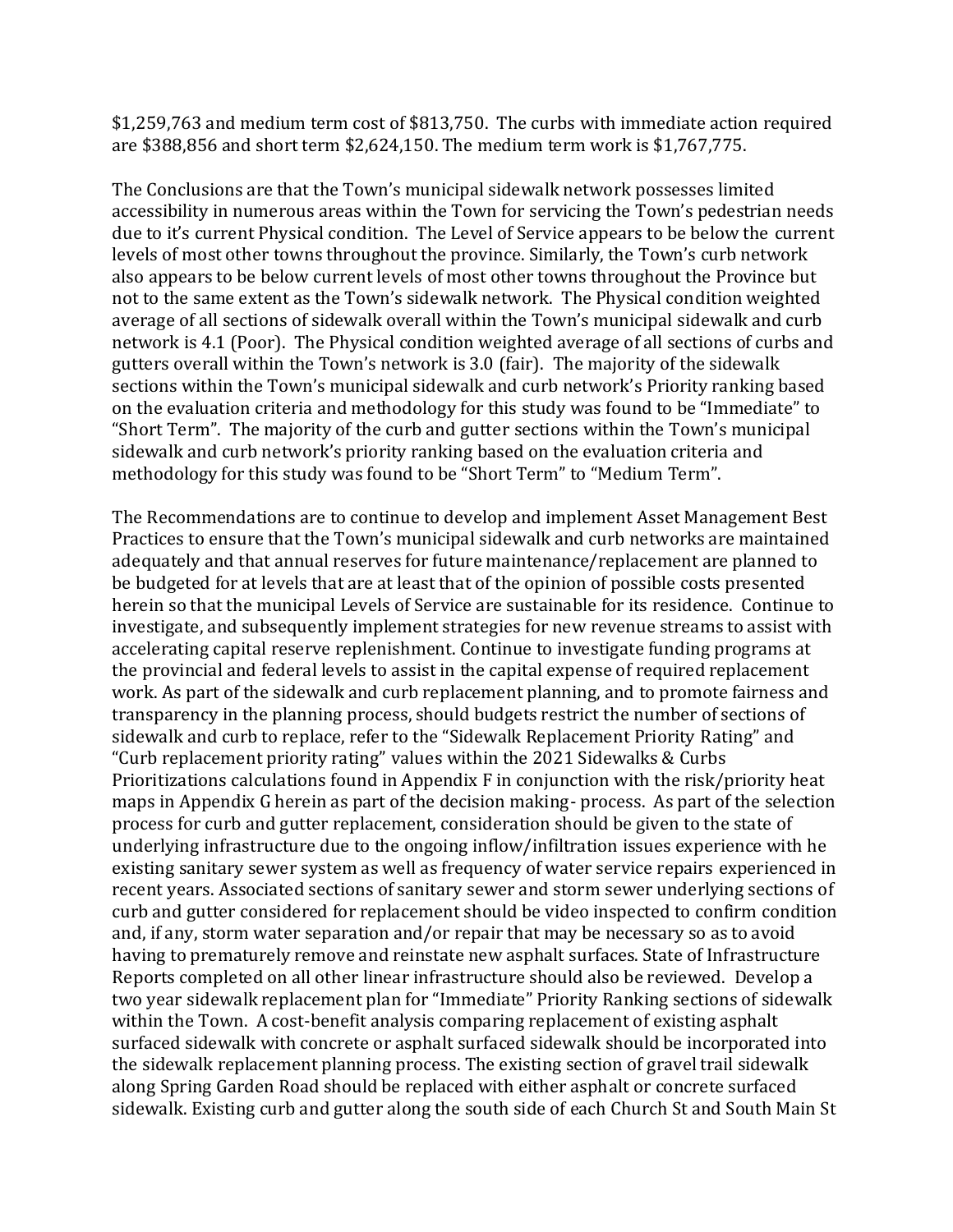should be replaced within 1 year. Existing curb and gutter along Cowan St, Drummond Rd, and Union St identified as "Short term" Priority ranking should be replaced in conjunction with asphaltic street resurfacing of each within five years. Existing curb and gutter located along streets within the Town identified as "Medium Term" Priority Ranking street resurfacing within the State of Infrastructure Report- Municipal Street Network (Feb 18, 2022) should be replaced in conjunction with asphaltic street resurfacing of each. The contents of this report are to be revisited and updated no less than every five years to incorporate sidewalk and curb replacements and adjust prioritizations.

## **9. Committee Reports**

## **a. General Government**

### **i. Mayor Lennie White –**

The Mayor's report was circulated. March was highlighted by our Special Election and selection of our new CAO. Bernie Murphy was sworn in as our new Councillor after winning the election held on March 12<sup>th</sup>. Condolences still to the family of the late Betty Jean Sutherland. Following a country wide search our new CAO Scot Weeres was selected. He has a lengthy list of experience and accomplishments at both the provincial and municipal levels in Ontario. He will begin his duties on May 1.

We are all horrified by the events taking place in Ukraine. Thanks to Deputy Mayor Clarrie MacKinnon for locating the Ukrainian flag we were able to have a flag raising ceremony at the Cenotaph to offer support for Ukraine and it's people in their struggle with the Russian invasion. There was a good attendance.

## **ii. Councillors Reports –**

## **1. Deputy Mayor Clarrie MacKinnon**

Deputy Mayor MacKinnon circulated his report at the meeting. As well as attending numerous meetings and conversations with citizens He attended the Riverview Home Corporation monthly meeting as the Westville representative on the board. Still no response on the 23% raise to Nova Department of Health and Wellness CCAs (Continuing Care Assistants)being granted to CCAs working at entities like Riverview. Hope there will be some action soon. Attended the Ukrainian flag raising which was very touching. Welcome to Bernie being back on Council, and good job on the search for new CAO Scot Weeres.

## **2. Councillor Meghan Bragg**

Councillor Bragg attended the Rules of Order training with Mayor White as well as the International Womens Event at Ignite which was a great networking event. The library has the same page program starting in April. It will unite all 8 boards and can use the same library card if in other areas.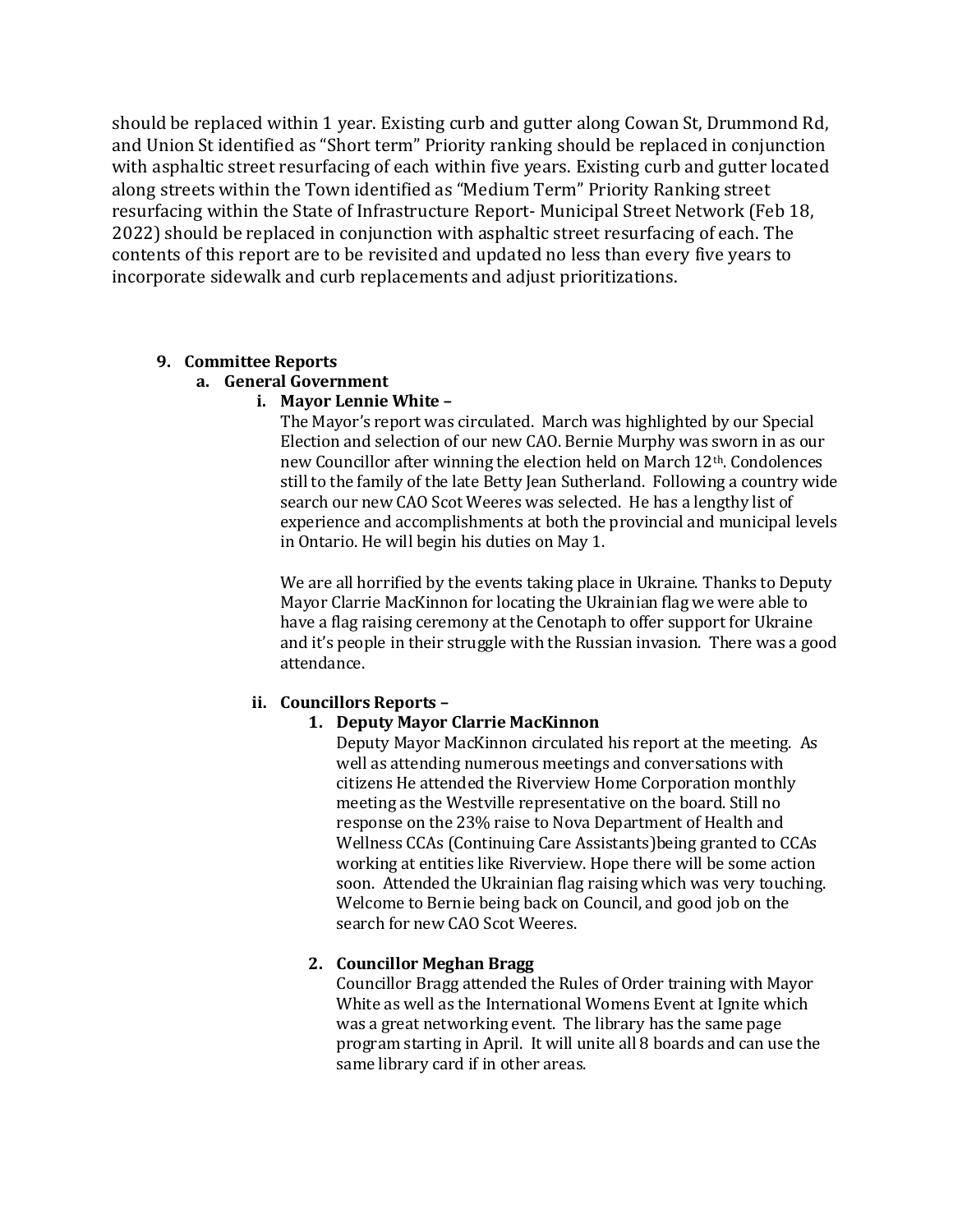## **3. Councillor Mitchell MacGregor**

It has been a busy month. 144 haven't met yet but are scheduled for this week. There was a conflict so unable to attend the last MAP meeting. Have attended the Asset Management meeting, Committee of the Whole and Police Commision, NSFM meeting, and the Recreation committee. Also attended the Sports Hall of Fame meeting. Their lease is up and they are actively seeking a home if anyone knows of a suitable location.

# **4. Councillor Bernie Murphy**

Atended the Committee of the Whole meeting. It's an honour to be back on Council and Betty Jean continues to be missed. Councillor Murphy will be on the PCREN, and Social Committees as well as Glen Haven Manor Board. He acknowledged the work done by Sam Graham and is very excited to meet Scot.

**Interim CAO Samuel Graham –** as submitted. Thanks for the kind words. The Town has amazing staff in all departments.

### **b. Protective Services**

**i. Chief of Police Report**

**2022.03.28.502 Moved by** Deputy Mayor MacKinnon, **seconded by** Councillor MacGregor to approve the Chief of Police Report as presented. **Motion Unanimously Carried**

## **ii. Fire Department Report**

**2022.03.28.503 Moved by** Councillor Bragg, **seconded by** Deputy Mayor MacKinnon to accept the Fire Department Report as presented **Motion Unanimously Carried**

## **iii. Animal Control Report**

**2022.03.28.504 Moved by** Councillor Bragg, **seconded by** Deputy Mayor MacKinnon to approve the Animal Control Report as presented. **Motion Unanimously Carried**

### **c. Recreation, Culture & Leisure Services**

## **i. RCLS Coordinator Report**

**2022.03.28.505 Moved by** Councillor MacGregor, **seconded by** Councillor Murphy to accept the Recreation, Culture & Leisure Services Report as presented.

### **Motion Unanimously Carried**

### **d. Transportation & Environmental Health Services**

**i. Public Works Report 2022.03.28.506 Moved by** Councillor Bragg, **seconded by** Councillor Murphy to accept the Public Works Report as presented. **Motion Unanimously Carried**

Thanks to Allan for stepping into Sam's seat.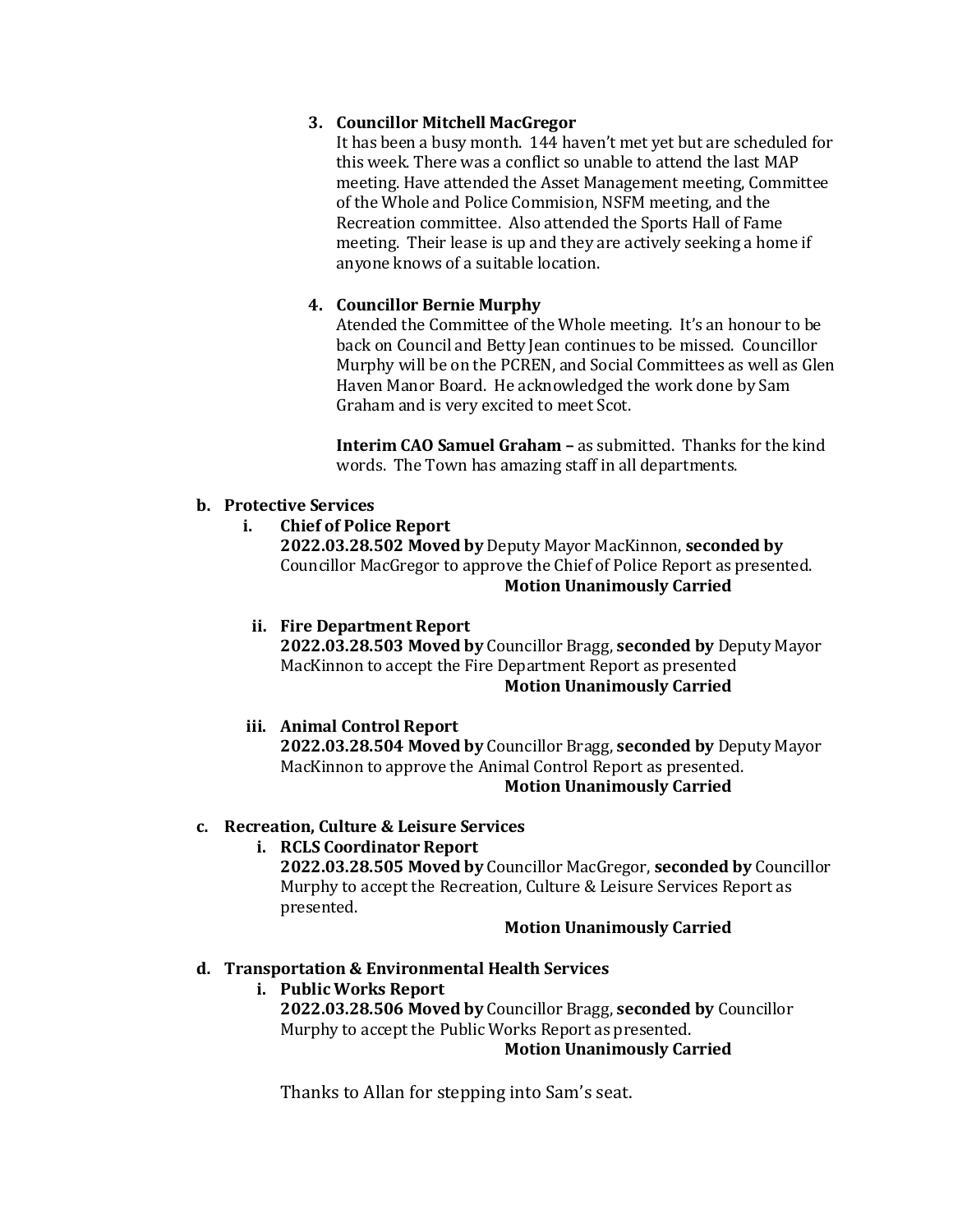### **ii. Solid Waste Report**

**2022.03.28.507 Moved by** Deputy Mayor MacKinnon, **seconded by** Councillor MacGregor to accept the Solid Waste Report as circulated. **Motion Unanimously Carried**

### **e. Environmental Development**

### **i. Fire Inspection**

**2022.03.28.508 Moved by** Councillor Murphy, **seconded by** Councillor Bragg to accept the Fire Inspection Report as circulated.

### **Motion Unanimously Carried**

### **10. New/Unfinished Business**

**a. Council Appointments 2022.03.28.509 Moved by** Deputy Mayor MacKinnon, **seconded by** Councillor MacGregor to approve the updated committee list as submitted.

### **Motion Unanimously Carried**

### **b. Tax Sale Tenders**

**2022.03.328.510 Moved by** Deputy Mayor MacKinnon, **seconded by** Councillor Murphy to award the tender of 2591 Picken Street Tax Sale to Scott Weaver for a total amount of \$9344.91.

### **Motion Unanimously Carried**

#### **c. PCREN**

The other 5 units are staying and funding will remain the same. After a brief discussion it was unanimously agreed to stay in the PCREN.

#### **11. Public Engagement**

#### **Geraldine Gresswell**- Lyons Lane

Representative of Eastern Mainland Housing. Can't enforce issues such as fires and swimming pools because Westville doesn't have bylaws. They would like the Town to create Bylaws.

Councillor MacGregor directed her to the Swimming pool bylaw located on the Town website under Planning and Development.

Council will consider a fire bylaw in the future.

#### **Florence Craig-** Whitman Drive

Who do citizens bring complaints to? Her sewer backed up months ago and she is still not happy with the results.

Mayor White explained protocol depends on the nature of the issue. Each Department has a director that it can go to and Town office will direct complaint to CAO who will direct it to the proper department. Mayor White also has a weekly open door policy where things can be discussed. We work under the Municipal Act. Council has the CAO that reports to them and all other employees report to the CAO.